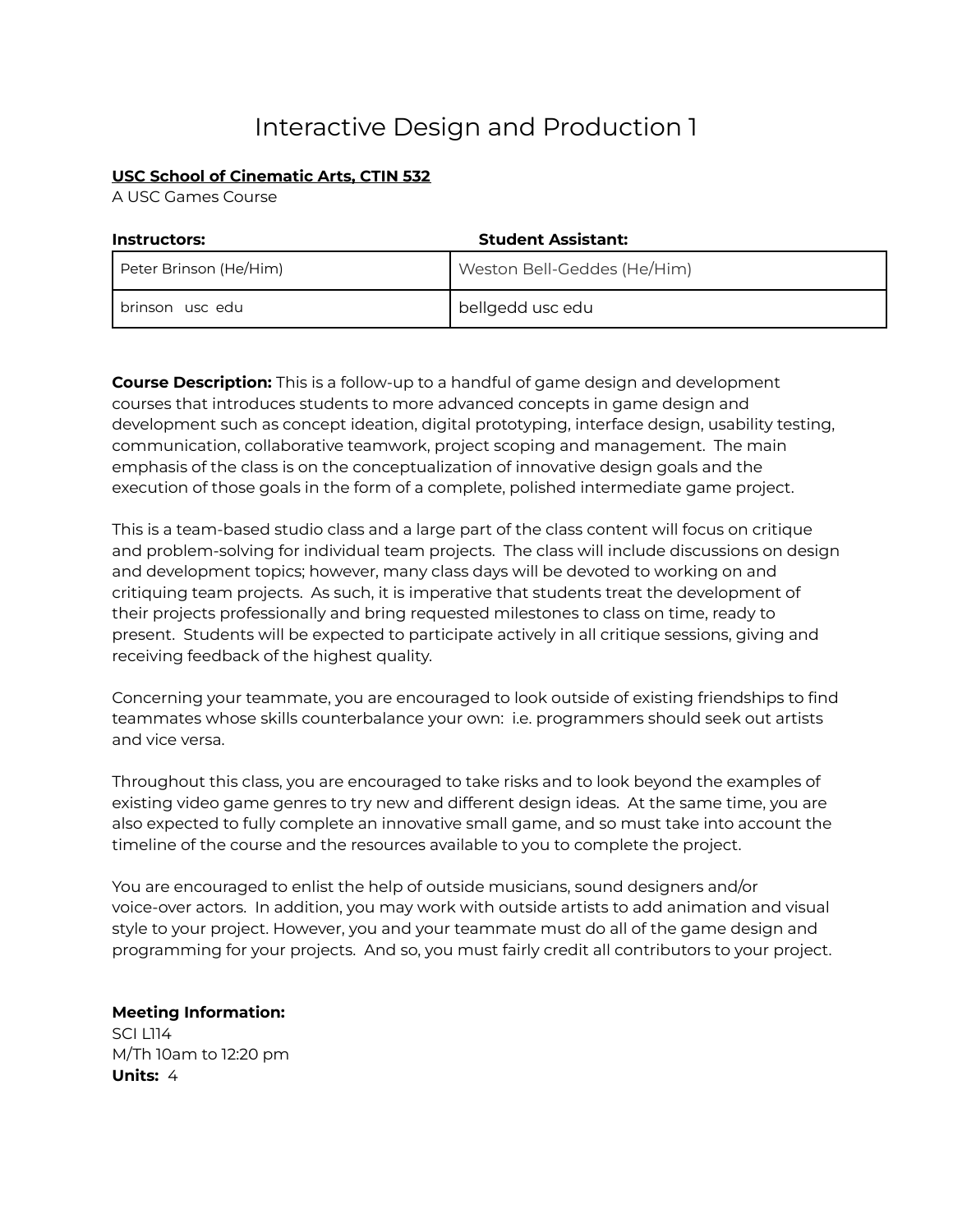# **Grading and Due Dates:**

Early Prototypes (combined) - 15% Preproduction deliverables - 20% Alpha milestone - 15% Formal playtests - 15% Beta milestone - 15% Release Candidate milestone - 10% Trailer - 10%

| Wk             | Monday                                      | <b>Thursday</b>                                                                              |
|----------------|---------------------------------------------|----------------------------------------------------------------------------------------------|
| 1              | January 10                                  | January 13                                                                                   |
|                | Course Overview, Expectations &<br>Schedule | Perforce and Unity                                                                           |
|                | Self Introduction Presentations             | Prototype 1 Due                                                                              |
|                | Why Are We Here?                            | Read Introduction and Chapters 1-5 of<br>"PPP" (Playful Production Process by<br>Lemarchand) |
| $\overline{2}$ | January 17                                  | January 20                                                                                   |
|                | <b>HOLIDAY</b>                              | Reading Due (See Assignments)                                                                |
|                |                                             | Brainstorming                                                                                |
|                |                                             | Prototype 2 Due                                                                              |
|                |                                             |                                                                                              |
| $\overline{3}$ | January 24                                  | January 27                                                                                   |
|                | Reading Due (See Assignments)               | Prototype 3 Due                                                                              |
|                | Perforce                                    | Project Statement Due                                                                        |
|                | Design Challenge                            |                                                                                              |

## **Course content (summarized by class meeting)**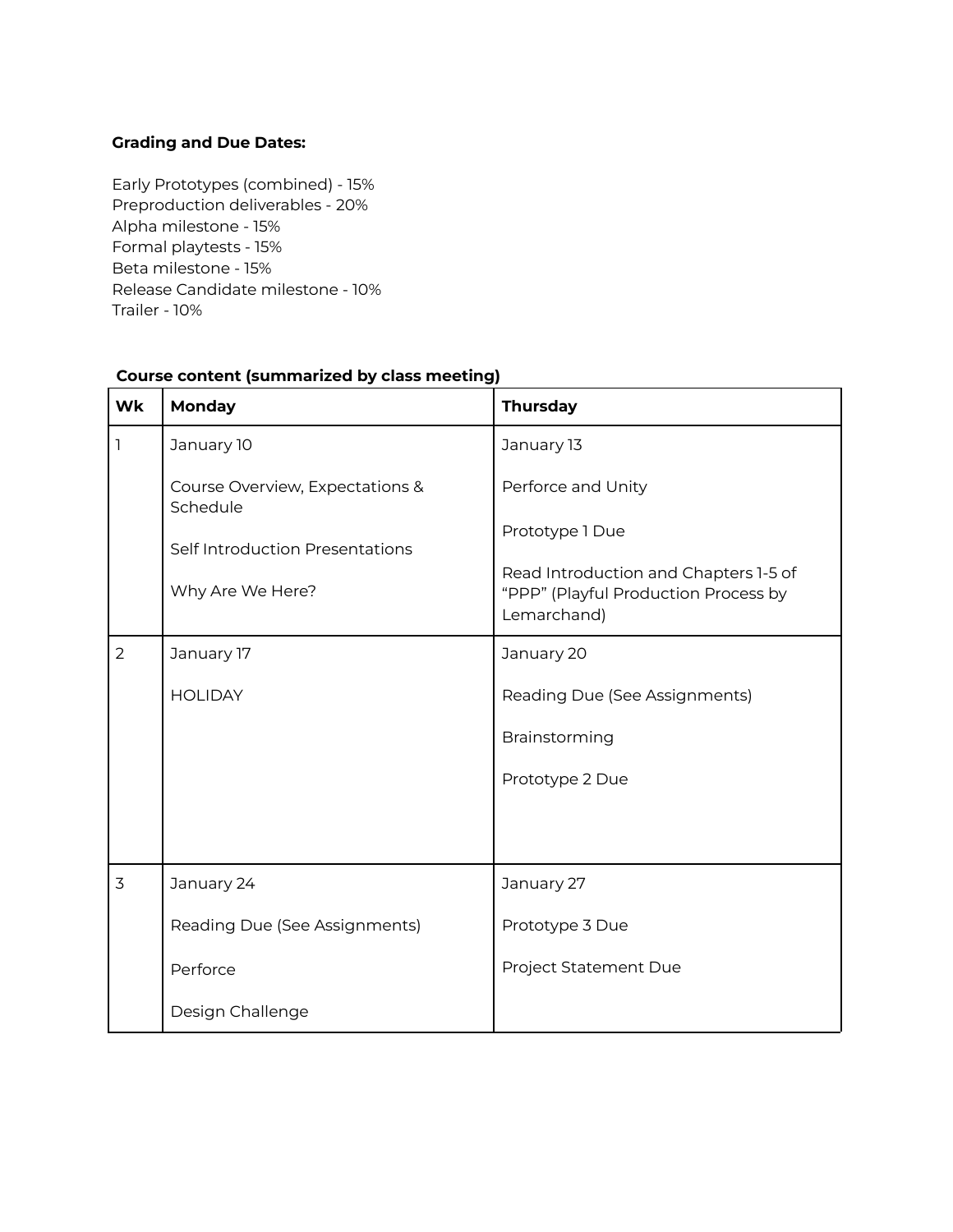| $\overline{4}$ | January 31                                                                        | February 3                                                 |
|----------------|-----------------------------------------------------------------------------------|------------------------------------------------------------|
|                | Lecture: Pre-production, Full<br>Production, Alpha, Beta and Release<br>Candidate | Vertical Slice Progress Due                                |
| 5              | February 7                                                                        | February 10                                                |
|                | <b>Schell Questions</b>                                                           | Vertical Slice Progress Due                                |
|                | Lecture: The Game Macro                                                           |                                                            |
| 6              | February 14                                                                       | February 17                                                |
|                | Reading Due (See Assignments)                                                     | Guest Lecture: Berklee professor, Gina<br>Zdanowicz (10am) |
|                | Macro Due                                                                         |                                                            |
|                | Sell Sheets Due                                                                   | FULL PRODUCTION BEGINS                                     |
|                | Lecture: The Burndown Chart.                                                      | <b>Burndown Chart Due</b>                                  |
|                |                                                                                   | Review Vertical Slices.                                    |
|                |                                                                                   |                                                            |
| $7\phantom{.}$ | February 21                                                                       | February 24<br>25% to Alpha                                |
|                | <b>HOLIDAY</b>                                                                    | <b>Vertical Slice Presentations</b>                        |
|                |                                                                                   | Individual meetings. Revisit image                         |
|                |                                                                                   | boards.                                                    |
|                |                                                                                   | Berklee Update due                                         |
| 8              | February 28                                                                       | March 3                                                    |
|                | Reading Due (See Assignments)                                                     | 50% to Alpha                                               |
| 9              | March 7                                                                           | March 10                                                   |
|                | Reading Due (See Assignments)                                                     | 75% to Alpha                                               |
|                |                                                                                   |                                                            |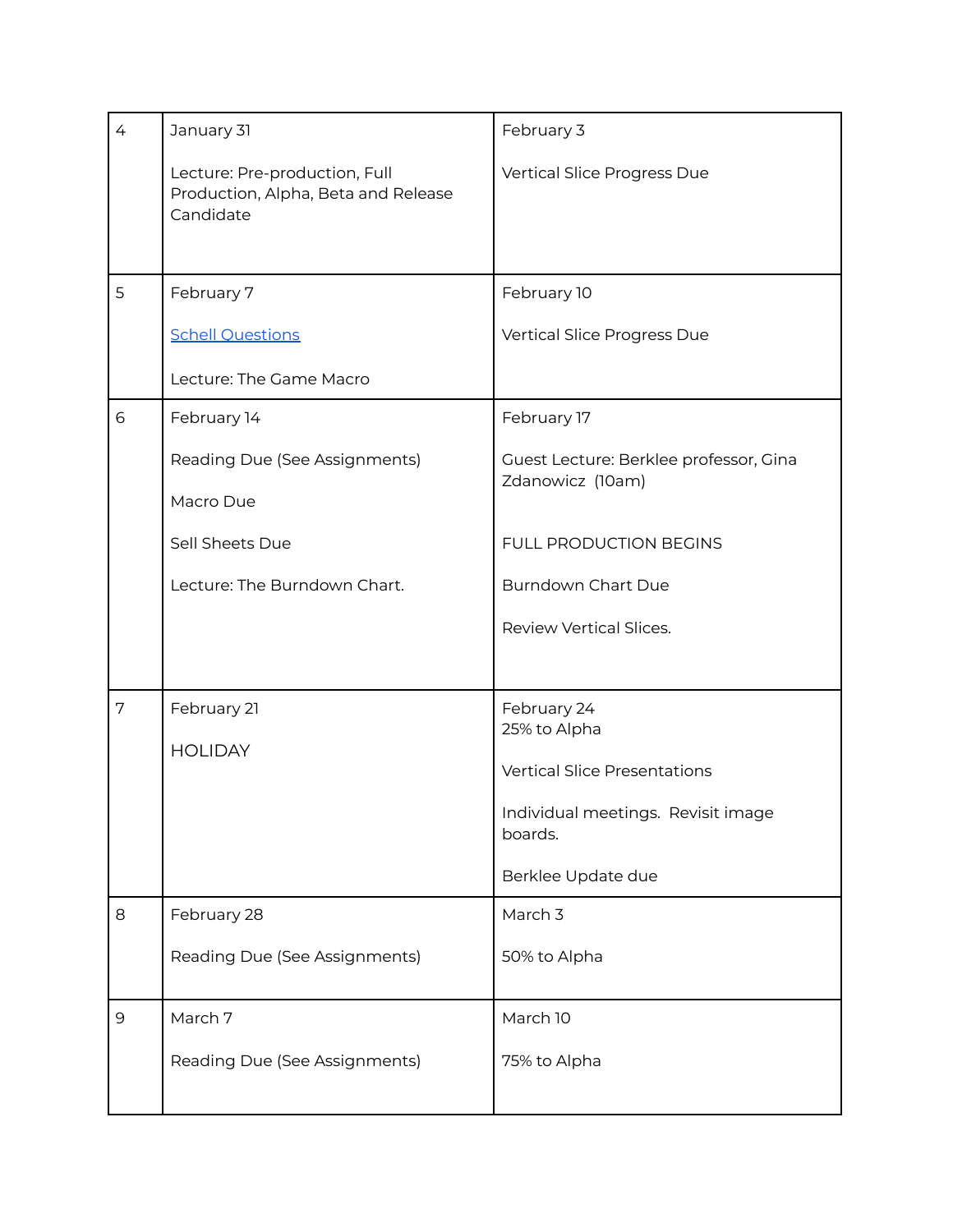|    | SPRING BREAK                          |                                                         |
|----|---------------------------------------|---------------------------------------------------------|
|    |                                       |                                                         |
|    |                                       |                                                         |
| 10 | March 21                              | March 24                                                |
|    | Team meetings with Peter              | ALPHA BUILD DEADLINE                                    |
|    | Berklee Update 2 due                  | Playtest 1 Questionnaire and Interview<br>Questions Due |
|    |                                       | Playtest 1                                              |
| 11 | March 28                              | March 31                                                |
|    | <b>Brain Trust</b>                    | 50% to Beta                                             |
|    | Berklee Update 2                      |                                                         |
|    | Playtest Questionnaire Results Due    |                                                         |
| 12 | April 4                               | April 7                                                 |
|    | Workshop                              | BETA BUILD DEADLINE                                     |
|    |                                       | Playtest 2 Questionnaire and Interview<br>Questions Due |
|    |                                       | Playtest 2                                              |
| 13 | April 11                              | April 14                                                |
|    | Playtest 2 Data and Metrics Due       | Brain Trust (Yes, on Thursday)                          |
|    | Groups pair to share beta experiences | 50% to Release Candidate                                |
|    |                                       |                                                         |
|    |                                       |                                                         |
|    |                                       |                                                         |
|    |                                       |                                                         |
|    |                                       |                                                         |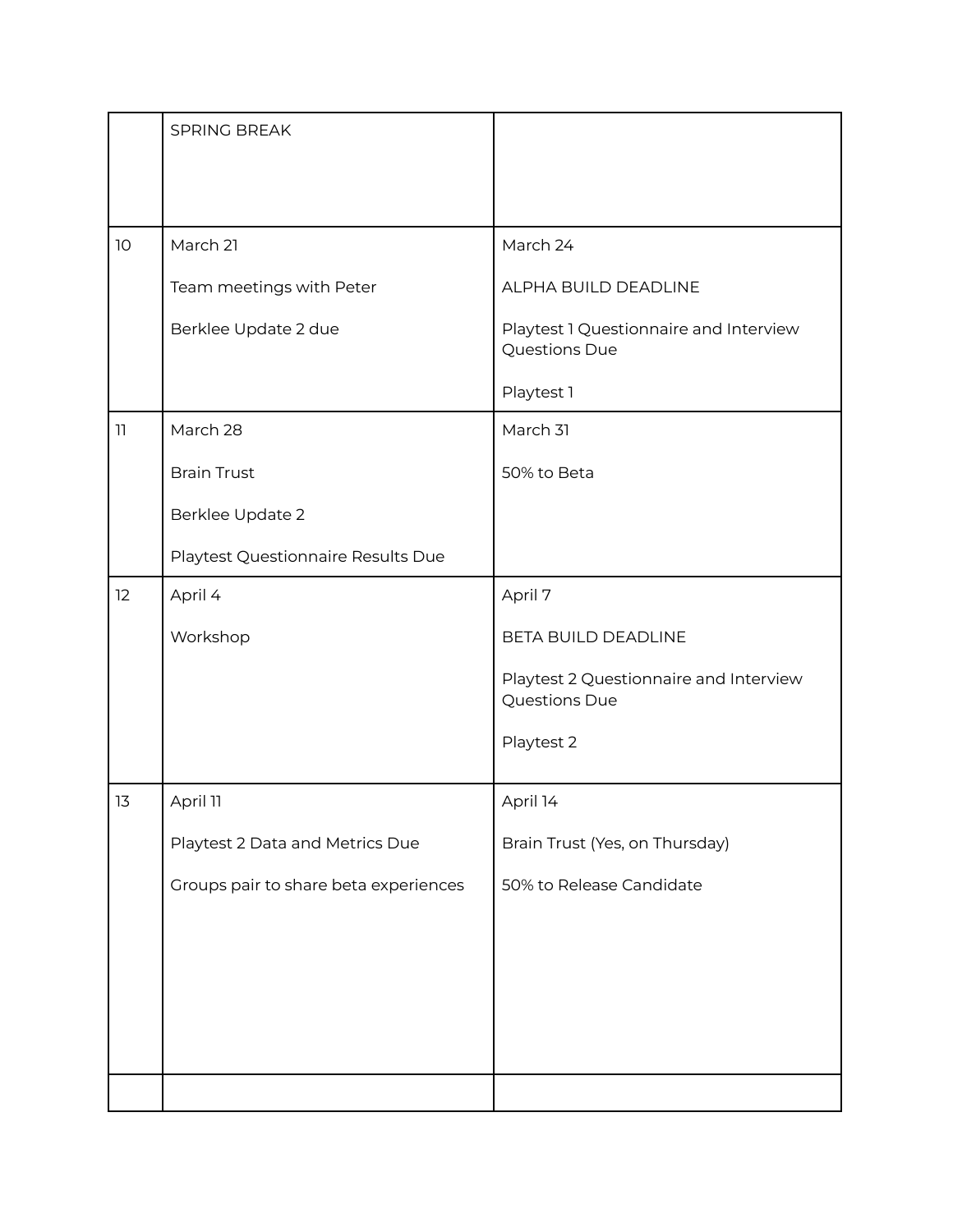| 14 | April 18                         | April 21                               |
|----|----------------------------------|----------------------------------------|
|    | Brain Trust (Remaining 4 Groups) | Trailer rough cut presented to class.  |
| 15 | April 25                         | April 28                               |
|    | RELEASE CANDIDATE DEADLINE       | Project "Postpartum" and class wrap-up |
|    | Game, and deliverables due.      | <b>Final Trailer Due</b>               |
| Wk | <b>Monday</b>                    | <b>Thursday</b>                        |

# **More on the Assignments**

Game Macro and Burn Down Chart: An important aspect of this class is the opportunity to scope and manage a project from start to finish. This class uses the "Game Macro" approach suggested by Mark Cerny and Michael John's "Method" to provide a plan that is concrete enough to permit the creation of a schedule (in the form of an Agile Development-style "burn down chart"), but abstract enough to be modifiable as game design discoveries are made during development. The Game Macro and Burn Down Chart will be updated as the project progresses, to adapt to any opportunistic changes made to the game design, and to the team's evolving understanding of how long it takes to implement features and create assets.

Playtesting Assignments: Students will conduct two sets of formal playtests over the course of the semester – although you are encouraged to playtest informally as well. Prior to each test, teams will prepare a questionnaire and an exit interview. The playtests will be conducted during class and a follow-up report is due the next week.

Reviews & Critiques: In addition to formal testing, projects will also undergo extensive peer review and critique during the class sessions. Students are expected to participate actively in both the giving and receiving of feedback as a crucial part of the design process. These reviews will cover both creative and technical aspects of the project.

Final Project: Students are expected to complete their game projects by the end of the semester. All interface art, characters, environments, levels, etc. must be integrated into the students' projects in order to fully flesh out the player experience. Concept art that has not been integrated into the final build will not be considered as part of the project grade. As such, it is very important that the initial design process consider the scope of the project envisioned and the resources available. The game project is expected to go through each of the production milestones listed on the schedule, including: pre-production, concept ideation, prototyping, approval for final project, playtesting, Alpha milestone review, Beta milestone review, usability testing, and a final "Release Candidate" build. Projects that do not go through these milestones within the class sessions will not be considered for submission of the Final Project.

Missing an Assignment Deadline, Incompletes: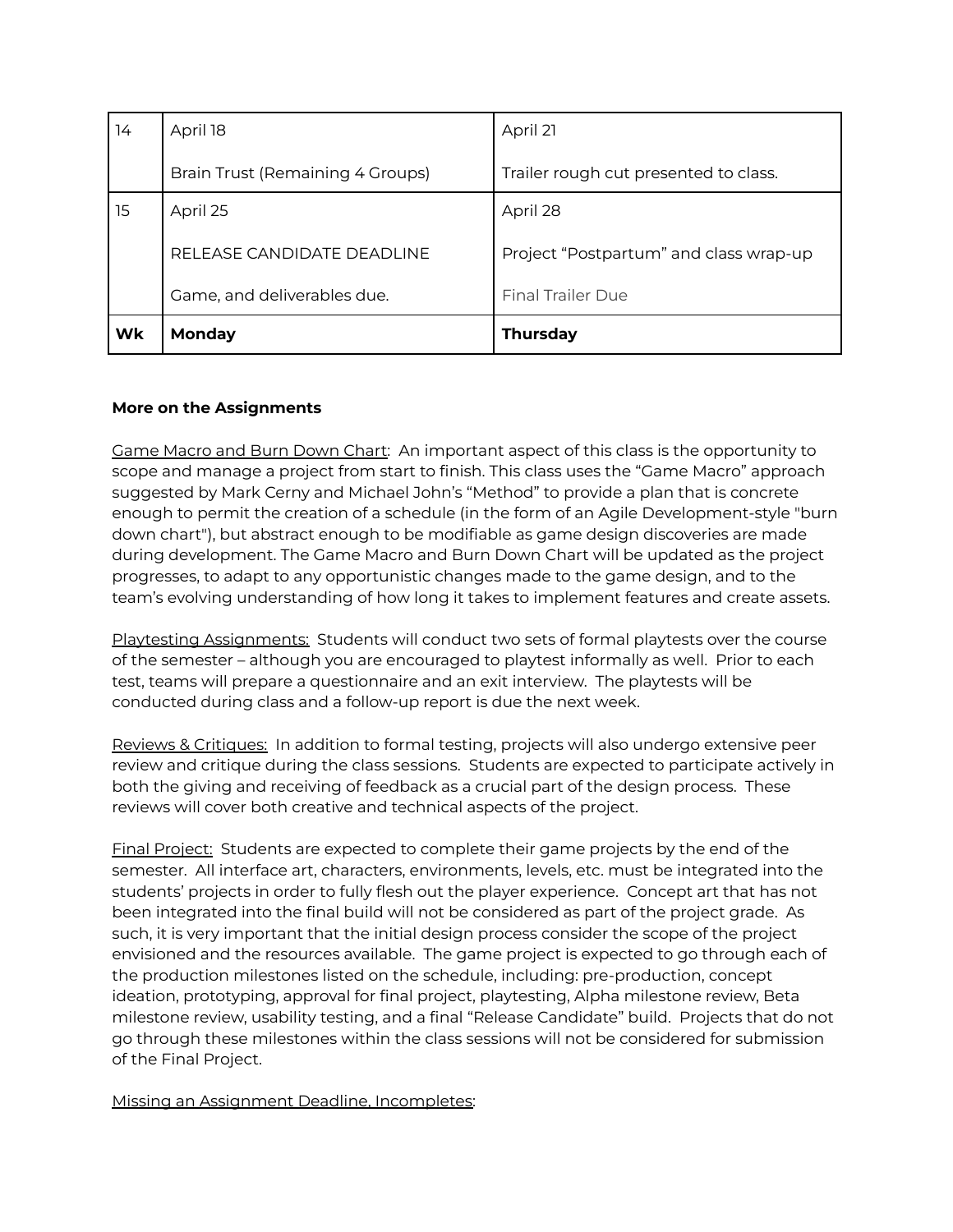The only acceptable excuses for missing an assignment deadline or taking an incomplete course are personal illness or a family emergency. Students must inform the instructors before the assignment due date and present verifiable evidence in order for a deadline extension to be granted. Students who wish to take incompletes must also present documentation of the problem to the instructors or student assistant before final grades are due.

For assignments turned in after the assignment deadline without prior permission from the instructor, a penalty will be imposed equal to 10% of the total available points for the assignment, for each day or part of a day that the assignment is late, up to a maximum of seven days.

## Attendance Policy:

Punctual attendance at all classes is mandatory. Students arriving more than five minutes late to three classes, more than ten minutes late to a single class, or leaving early, will be marked as having an unexcused absence from class, unless prior permission has been obtained from the instructors. The following guidelines are from the Interactive Media Division & Games handbook regarding absences and grading and apply to all students.

#### Guidelines for absences affecting grading:

Two unexcused absences: lowers grade ½ grade (for example, from A to A-) Three unexcused absences: lowers grade one full grade

Four or more unexcused absences: request to withdraw from course (instructor's discretion)

#### Excused absences are:

Illness (with a doctor's verification) Family or personal emergency (with verification)

Social media use, including text messaging, Internet messaging and email, is not permitted in class unless explicitly permitted by the instructors. A 0.5% grade reduction will result from each occurrence of a student being found using social media in class.

## **A Safe Space**

In this class, we make a commitment to foster a welcoming and supportive environment where

students of all identities and backgrounds can flourish. This means that we will use preferred pronouns and respect self-identifications. While debate and discussion are welcome, please remain aware of the implications of your words and the images that you include in your work. If the instructor or another student points out that something you have said or shared with the group might be offensive, avoid being defensive; this is a valuable opportunity for us to grow and learn together. If you have a concern about any aspect of the class, you are encouraged to speak with the instructor. If you feel uncomfortable speaking with the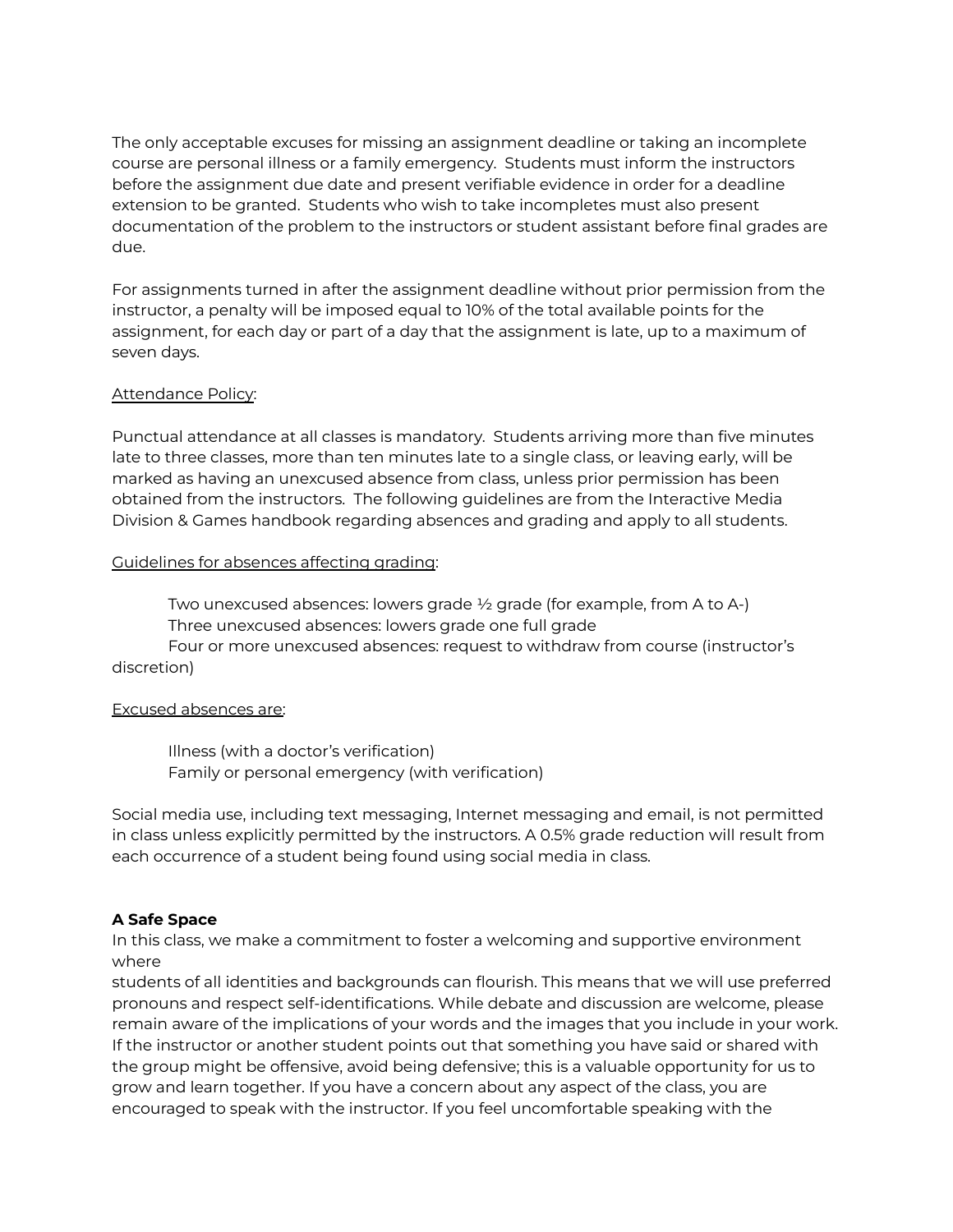instructor, you are also welcome to speak with either the undergraduate or graduate advisor for the division, who can discuss the issue with you directly or point you toward other on- and off-campus resources for addressing your concern.

## **Fair Use**

Fair use is a legal principle that defines certain limitations on the exclusive rights of copyright holders. The Interactive Media & Games Division of USC's School of the Cinematic Arts seeks to apply a reasonable working definition of fair use that will enable students and instructors to develop multimedia projects without seeking authorization for non-commercial, educational uses. In keeping with section 107 of the Copyright Act we recognize four factors that should be considered when determining whether a use is fair: (1) the purpose and character of use, (2) the nature of the copyrighted work, (3) the amount and substantiality of the portion used in relation to the copyrighted work as a whole, and (4) the effect of the use upon the potential market for or value of the copyrighted work. In general, we regard the reproduction of copyrighted works for the purposes of analysis or critique in this class to be covered by the principle of fair use.

# **Academic Conduct**

Plagiarism – presenting someone else's ideas as your own, either verbatim or recast in your own words – is a serious academic offense with serious consequences, up to and including expulsion from the program and the university. Please familiarize yourself with the discussion of plagiarism in *SCampus* in Part B, Section 11, *Behavior Violating University Standards* [policy.usc.edu/student/scampus/part-b.](https://policy.usc.edu/student/scampus/part-b/) Other forms of academic dishonesty are equally unacceptable. See additional information in *SCampus* and university policies on scientific misconduct[,policy.usc.edu/scientific-misconduct/](http://policy.usc.edu/scientific-misconduct/).

You are welcome to make use of code libraries, Unity extensions, and the like, as appropriate to your project. However the substance of the project must be your work, and you must document the sources (links to the original work) in a text file submitted with your project. If you are not sure whether you need to document something, document it. If you are uncertain about what constitutes plagiarism, it is your responsibility to ask the instructors for clarification.

Discrimination, sexual assault, and harassment are not tolerated by the university. You are encouraged to report any incidents to the *Office of Equity and Diversity* [equity.usc.edu](http://equity.usc.edu/) or to the *Department of Public Safety* [dps.usc.edu/contact/report.](http://dps.usc.edu/contact/report/) This is important for the safety whole USC community. Another member of the university community – such as a friend, classmate, advisor, or faculty member – can help initiate the report, or can initiate the report on behalf of another person. *Relationship and Sexual Violence Prevention and Services (*RSVP, formerly known as the Center for Women and Men*)* [engemannshc.usc.edu/rsvp](https://engemannshc.usc.edu/rsvp/) provides 24/7 confidential support, and the *Sexual Assault Resource Center* [sarc.usc.edu](https://sarc.usc.edu/) describes reporting options and other resources.

# **Support Systems**

A number of USC's schools provide support for students who need help with scholarly writing. Check with your advisor or program staff to find out more. Students whose primary